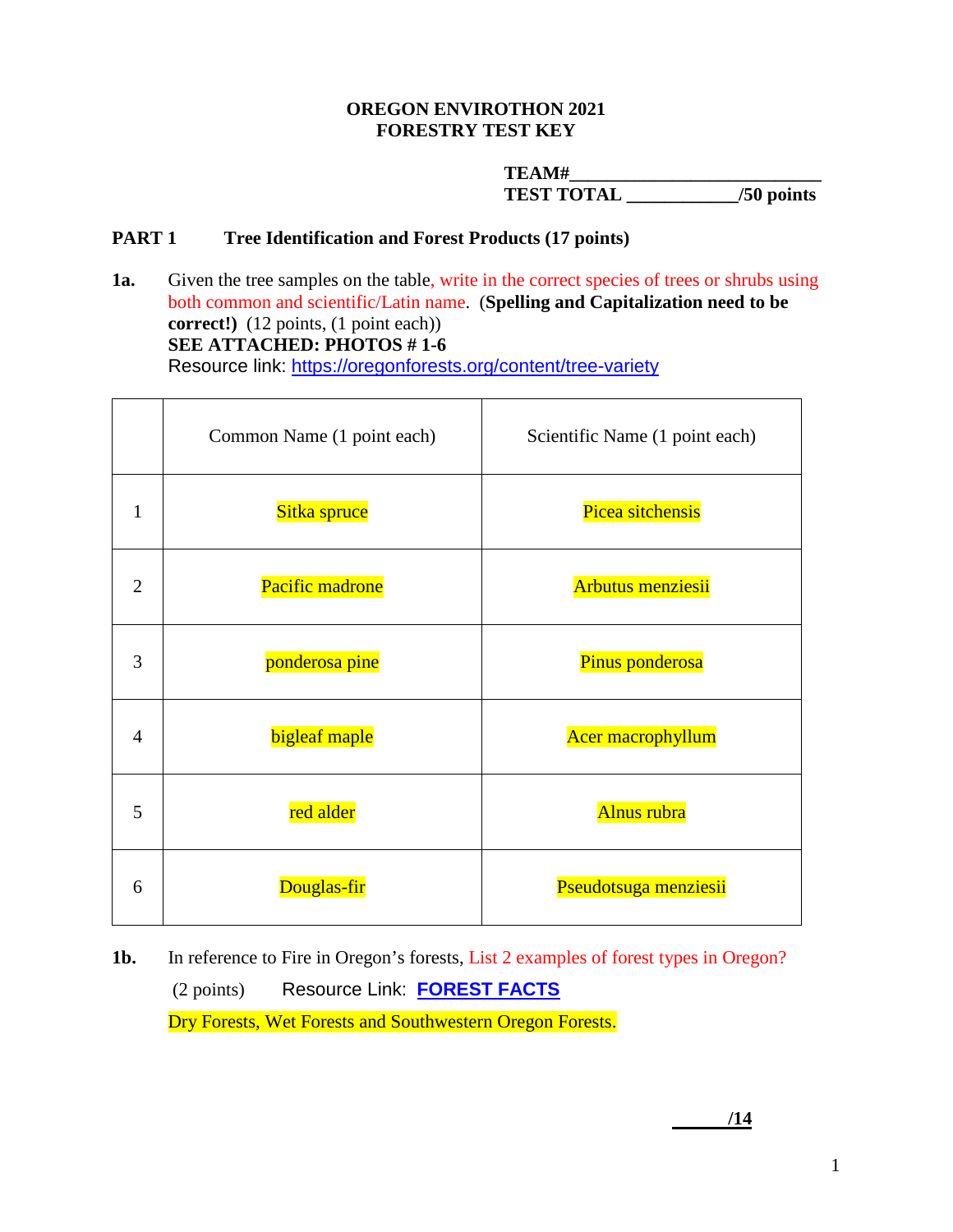## **PART 1 Tree Identification and Forest Products (10 points) continued**

- **1c. I.** What percent of Oregon is covered by forestland? (1 point) 47%
	- **II**. Name two types of forest products produced in Oregon's forests?

(2 point, 1 point each)

lumber, plywood, engineered wood, composite wood,

posts, poles, pulp, paper, millwork, biomass, etc.

## **PART 2 The Forest Practices Act and Forest Ecology (10 points)**

Answer the following questions with respect to the Oregon Forest Practice Rules and Forest Ecology. Resource Link: **[AN ILLUSTRATED MANUAL](https://oregonforests.org/sites/default/files/2018-02/OFRI_IllusManual_full.pdf)**

- **2a.** The Oregon Forest Practices Act lists seven geographic regions for water protection. List 3 of geographic regions?  $(3 \text{ points}, 1 \text{ point each})$ Western Cascade, Coast Range, South Coast, Interior, Siskiyou, Eastern Cascade, Blue Mountain
- **2b.** One type of stream named in the Oregon Forest Practices Act is called SSBT. What do the letters SSBT stand for? (1 point)

Salmon Steelhead and Bull Trout.

**2c.** Define the term "Prescribed Burning" as used in Oregon's Forest Protection Laws? (1 point)

The deliberate burning of wildland forest fuels under carefully managed conditions of weather, fuel moisture, wildfire hazard, proximity to designated populated areas and time of day.

**\_\_\_\_\_\_\_\_\_/8**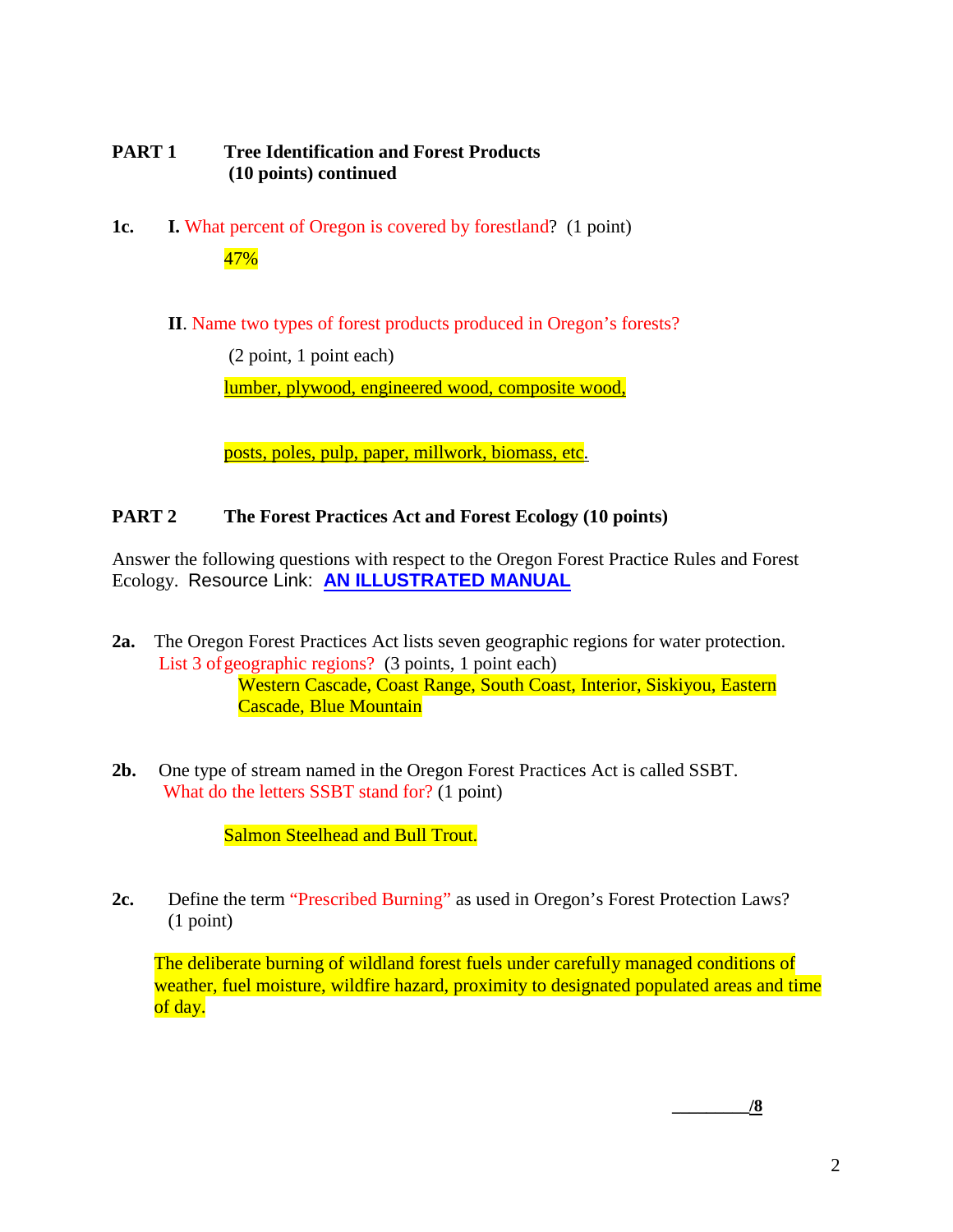## **PART 2 The Forest Practices Act and Forest Ecology (10 points) cont.**

Resource Link: no.01-06 - [Field guide to the common diseases and insect pests of](https://www.biodiversitylibrary.org/item/152991#page/8/mode/1up)  Oregon and Washington conifers - [Biodiversity Heritage Library \(biodiversitylibrary.org\)](https://www.biodiversitylibrary.org/item/152991#page/8/mode/1up)

**2d.** List the 3 "True Mistletoe" diseases impacting Oregon's conifer forests? (3 points)

Cypress-Juniper Mistletoe, Juniper Mistletoe, Incense-Cedar Mistletoe

.

- **2e.** List two types of forest root diseases that can impact trees in Oregon? (2 points)
	- **1.** \_\_Laminated root rot, Armillaria root disease, Annosus root disease
	- **2.** \_\_Black stain root disease, Port-Orford-cedar root disease

**\_\_\_\_\_/5**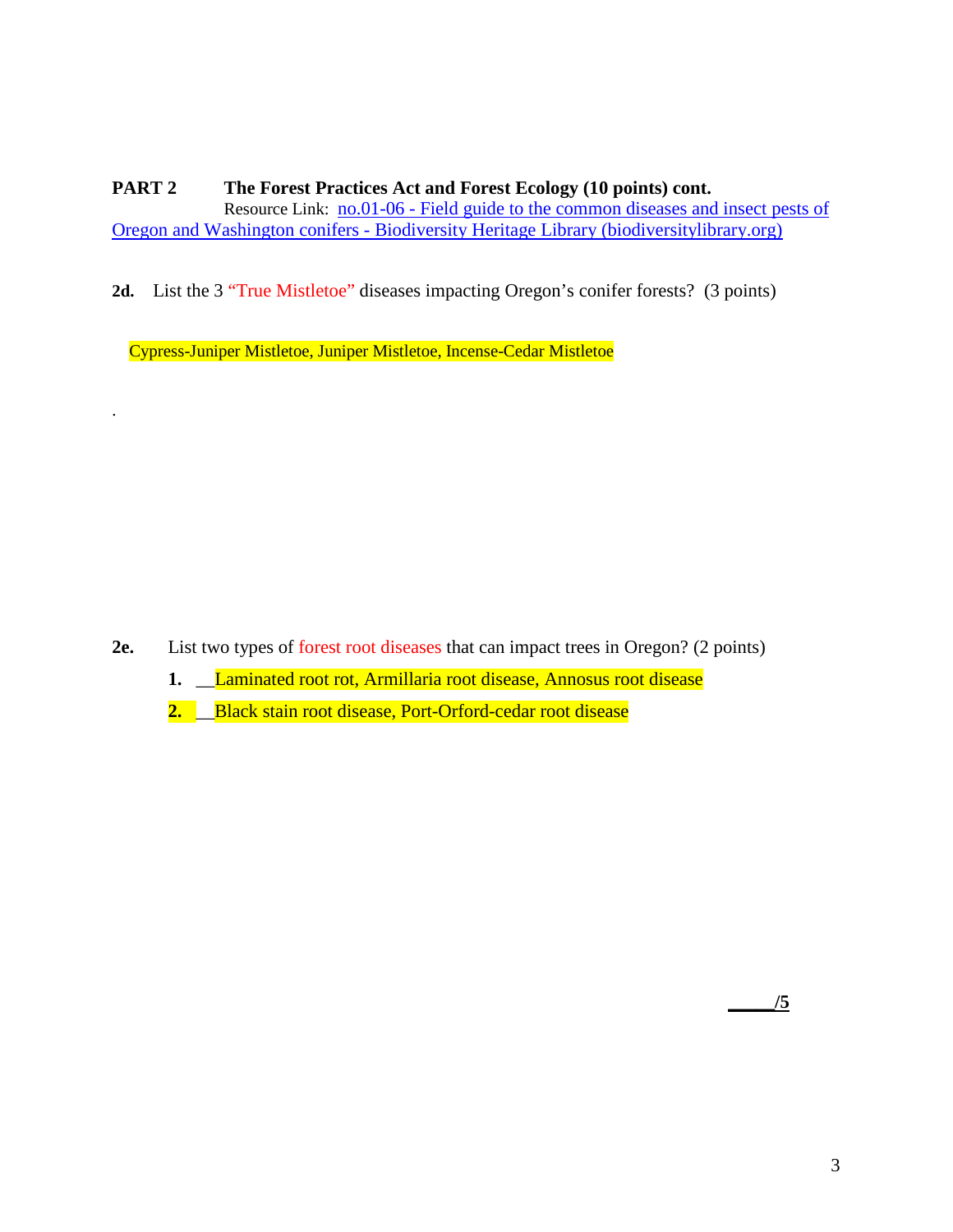## **PART 3 Tree Measurements (3 points)**

Name a forestry tool that can be used to measure the height of a tree. (1 point)

clinometer, woodland stick, relaskop, laser range finder, hypsometer



If a forester using a clinometer recorded these measurements, how tall is this tree? (2 points)

# 70 feet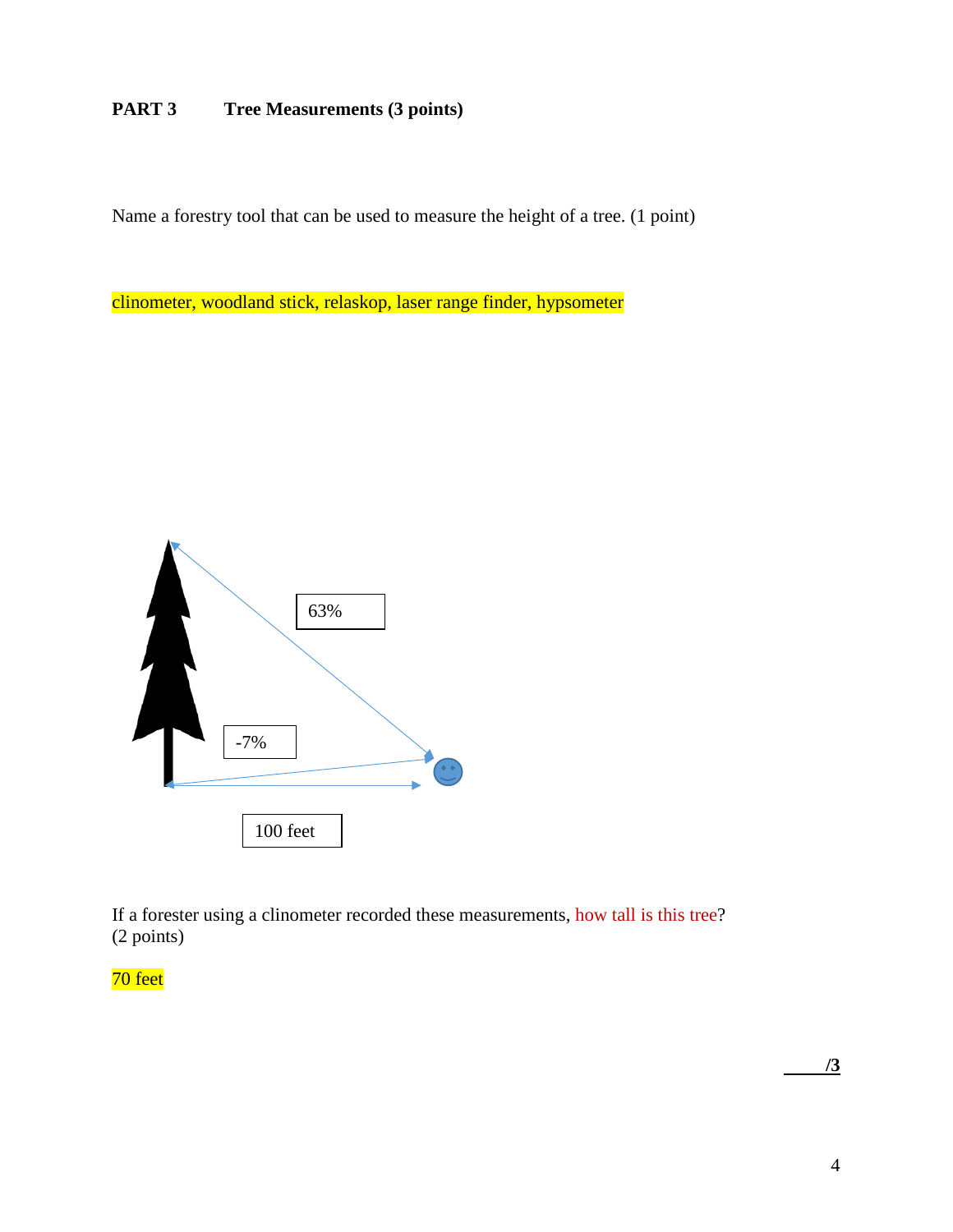## **PART 4 Forest Succession and Growth (14 points)**

**4a.** Using the provided tree 'cookie' sample, answer the following questions. (4 points, 1 point for each answer) **SEE ATTACHED: PHOTOS #7**

1. How old was this tree?  $(1 point)$ 

 $25 \text{ years}$   $+/- 2 \text{ years}$ 

2. From the tree cookie sample, were there any indicators that this tree was stressed? **Describe** what may have stressed this tree? (1 point)

Appears this tree was not stressed in it's lifetime. Plenty of food, water and minimal competition, as growth rings are very uniform.

3. **Describe** a forest management activity and/or silvicultural technique that could have improved the health of this tree. (1 point)

Multiple options: PCT, Commercial thinning, fertilization, etc.

4. Looking at the first 10 years of growth, **Describe** what the forest surrounding this tree looked like at 10 years of age. (1 point)

Trees are well spaced with basically no competition as growth rings are wide and show good growth.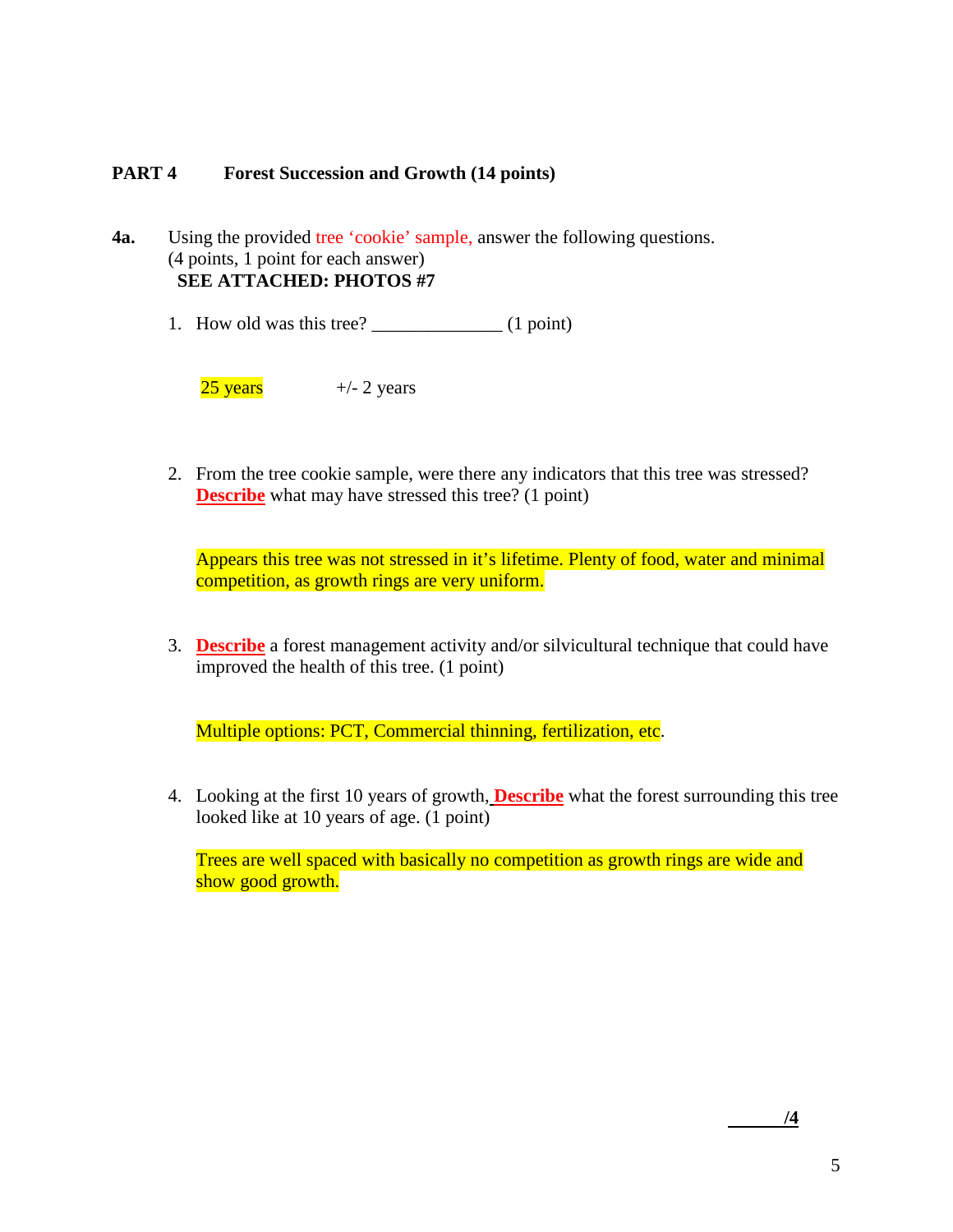## **PART 4 Forest Succession and Growth (10 points) continued**

**4b.** Identify the points on the tree cross section (below). Write in the correct name of the part and its function. (10 points, 1 point each)



# **Cross-section of a Tree**